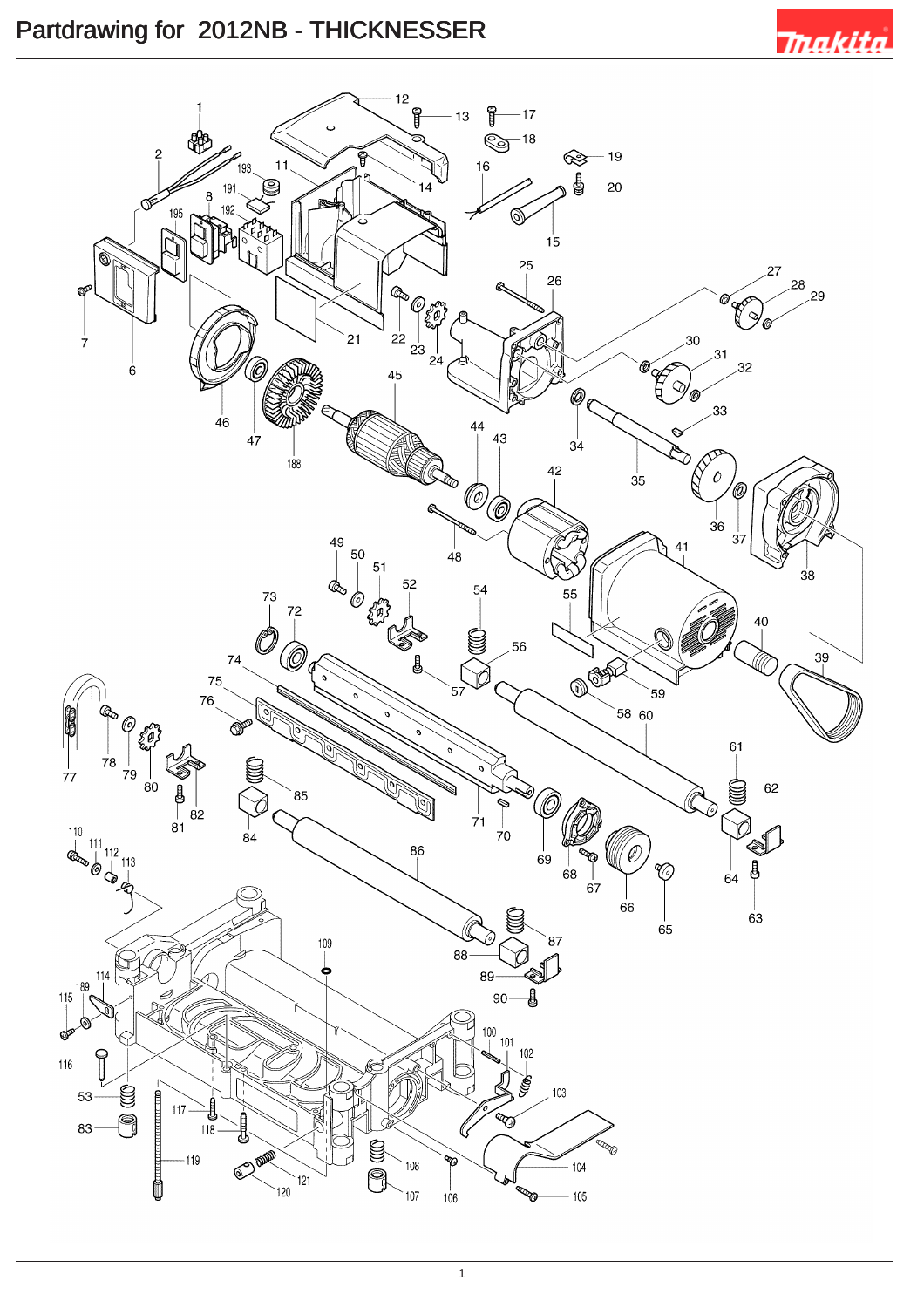

| No.  | Part no.     | Name                                    |
|------|--------------|-----------------------------------------|
| 1    | 654561-8     | TERMINAL BLOCK 2012NB/LH1040            |
| 100  | 951122-8     | SPRING PIN 4-28 2012NB/UC3530A          |
| 101  | 344815-8     | LOCK PLATE 2012NB                       |
| 102  | 231793-0     | TENSION SPRING 5 2012NB                 |
| 103  | 251283-7     | *PAN HD SHOULDER SCREW M5 5PK           |
| 104  | 417035-8     | BELT COVER 2012NB                       |
| 105  | 266040-0     | *CT SCREW M4X25 10PK                    |
| 106  | 251322-3     | *PAN HD SCREW M5X12 10PK                |
| 107  | 252427-2     | 'NUT M14L 2012NB                        |
| 108  | 233016-2     | 'COMPRESSION SPRING 15 2012NB           |
| 109  | 213009-5     | 'O RING 4 2030/2012NB/KP0810            |
| 11   | 417041-3     | 'SWITCH BOX 2012NB                      |
| 110  | 911233-1     | *PAN HD SCREW 5X20 W/CP 10PK            |
| 111  | 253194-2     | *WASHER 5 UB120D 5PK                    |
| 112  | 257600-9     | SLEEVE 2012NB                           |
| 113  | 231588-1     | TORSION SPRING 9 2012NB                 |
| 114  | 344068-9     | 'POINTER 2012NB                         |
| 115  | 266026-4     | *CT SCREW M4X12 LC1230/LS1216           |
| 116  | 322229-1     | 'GAUGE 2012NB                           |
| 117  | 266040-0     | *CT SCREW M4X25 10PK                    |
| 118  | 266173-1     | *PT SCREW 5X30 9015B 10PK               |
| 119  | 265736-0     | 'SCREW M6X135 2012NB                    |
| 12   | 417038-2     | 'SWITCH BOX COVER 2012NB                |
| 120  | 323927-0     | 'HALF NUT 2012NB                        |
| 121  | 231226-5     | *COMPRESSION SPRING 11                  |
| 13   | 265995-6     | *PT SCREW 4X18 10PK KP0810C             |
| 14   | 266026-4     | *CT SCREW M4X12 LC1230/LS1216           |
| 15   | 682504-0     | CORD GUARD HP1641/BO5031/HP163          |
| 15   | 682516-3     | CORD GUARD 9.3-85 BO5041/3711           |
| 16   | 692527-0     | LEAD WIRE HP1641/TD0101F/KP081          |
|      | 16  695217-4 | POWER SUPPLY CORD 1.5-2-2.5             |
| 17   | 265995-6     | *PT SCREW 4X18 10PK KP0810C             |
|      |              | 18 687052-4 STRAIN RELIEF BO5041/KP0810 |
| 18   | 687053-2     | STRAIN RELIEF 110V KP0810C/             |
| 188  | 240003-4     | FAN 80 HM1317C-CB/2702/LF1000/          |
| 189  | 941051-3     | *FLAT WASHER 4 DIN125 - 10PK            |
| 19   | 687042-7     | STRAIN RELIEF LS1013/2012NB             |
| 191  | 645200-1     | NOISE SUPPRESSOR HP1641/LC1230          |
| 192  | 638896-5     | RELAY UNIT 110V 2012NB                  |
| 192  | 638897-3     | RELAY 240V 2012NB                       |
|      | 193 688131-1 | LINE FILTER TD0101F/UM164D              |
|      | 195 414301-4 | DUST COVER 2012NB                       |
| 2    | 631370-2     | 'PILOT LAMP COMP 110V 2012NB            |
| 2    | 631371-0     | 'PILOT LAMP COMP 240V 2012NB            |
| 20 - | 911128-8     | *PAN HEAD SCREW M4X16 10PK              |
|      | 21 851968-1  | 'NAME PLATE 2012NB                      |
| 22   | 922312-0     | *CAP HD SCREW M6X12 2414B 5PK           |
| 23   | 267080-1     | *FLAT WASHER 6 2012NB 5PK               |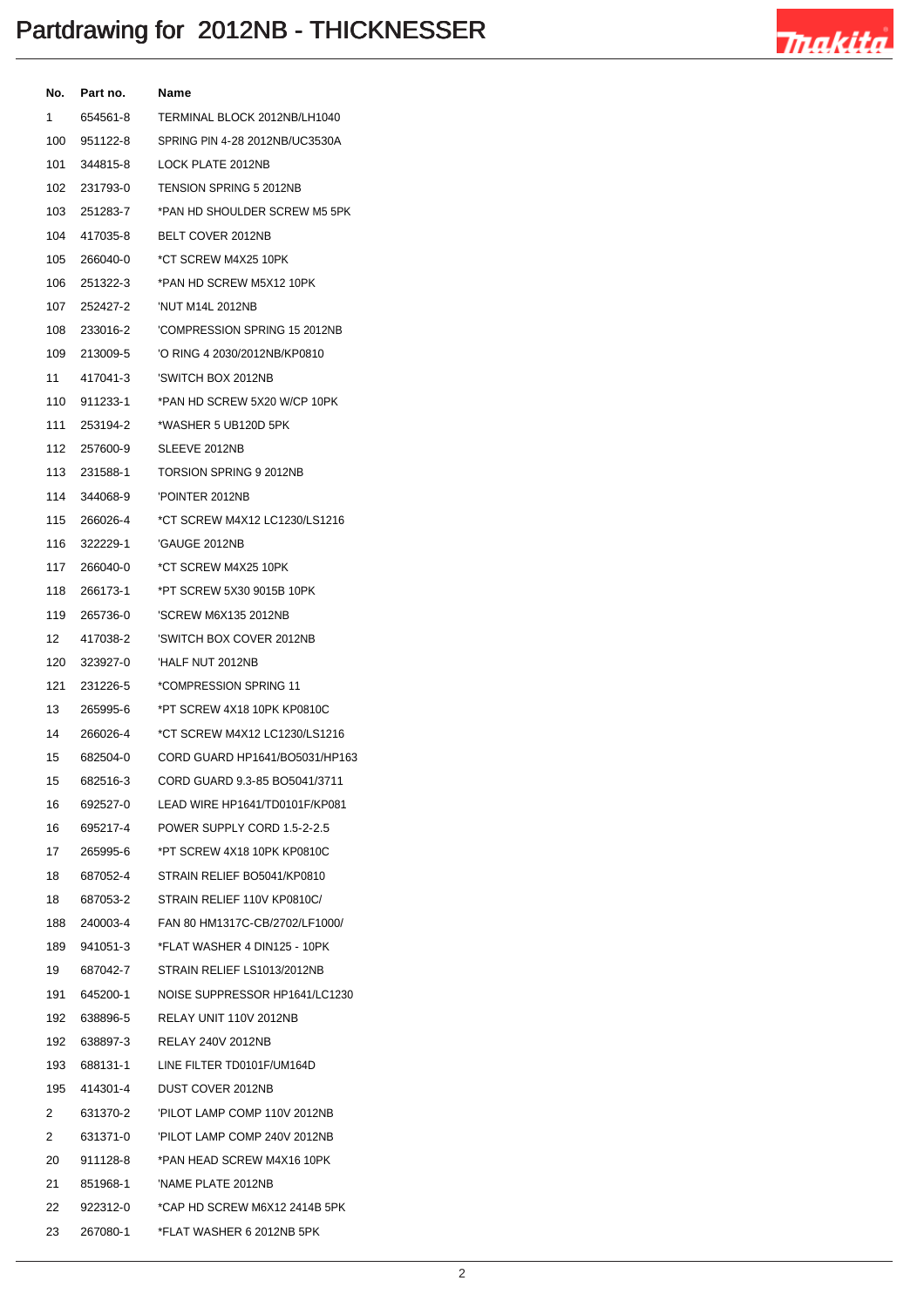

| 24   | 221525-3    | SPROCKET 10 2012NB                         |
|------|-------------|--------------------------------------------|
| 25   | 266059-9    | *PT SCREW 5X75 2414B 5PK                   |
| 26   | 151739-9    | 'GEAR HOUSING COVER COMP 2012N             |
| 27   | 253715-0    | *HARD WASHER 6 4334D/6510S 5PK             |
| 28   | 226134-3    | 'GEAR COMP 8-50 2012NB                     |
| 29   | 253715-0    | *HARD WASHER 6 4334D/6510S 5PK             |
| 30   | 253215-0    | *THIN WASHER 8 5093D 5PK                   |
| 31   | 226135-1    | GEAR COMP 8-46 2012NB                      |
| 32   | 253215-0    | *THIN WASHER 8 5093D 5PK                   |
| 33   | 254001-2    | *WOODRUFF KEY 4 10PK                       |
| 34   | 253760-5    | 'FLAT WASHER 14 2012NB/2030                |
| 35   | 323923-8    | DRIVE SHAFT 2012NB                         |
| 36   | 226518-5    | 'HELICAL GEAR 47 2012NB                    |
| 37   | 253744-3    | *HARD WASHER 12 10PK                       |
| 38   | 151738-1    | 'GEAR HOUSING CO 2012NB                    |
| 39   | 225083-1    | POLY V-BELT 8-341 2012NB                   |
| 40   | 222155-3    | V-PULLEY 8-23.5L 2012NB                    |
| 41   | 151737-3    | MOTOR HOUSING CO 2012NB                    |
| 42   | 526101-1    | FIELD ASSY 110V 2012NB                     |
| 42   | 526104-5    | FIELD ASSY 240V 2012NB                     |
| 43   | 211087-9    | BALL BEARING BO3710/3711/KP081             |
| 44   | 681623-9    | <b>INSULATION WASHER 2012NB</b>            |
| 45   | 516813-4    | ARMATURE ASSY 240V 2012NB                  |
| 45   | 516810-0    | ARMATURE ASS'Y 100V                        |
| 46   | 417033-2    | BAFFLE PLATE 2012NB                        |
| 47   | 211087-9    | BALL BEARING BO3710/3711/KP081             |
| 48   | 266059-9    | *PT SCREW 5X75 2414B 5PK                   |
| 49   | 922312-0    | *CAP HD SCREW M6X12 2414B 5PK              |
| 50   | 267080-1    | *FLAT WASHER 6 2012NB 5PK                  |
| 51   | 221525-3    | SPROCKET 10 2012NB                         |
| 52   | 343844-8    | 'METAL COVER B 2012NB                      |
|      |             |                                            |
|      |             |                                            |
|      |             | 55 819064-1 MAKITA LABEL LS1030/5603R/2414 |
|      | 56 214251-1 | 'PLANE BEARING 17 2012NB                   |
|      |             | 57 922221-3 *CAP HD SCREW M5X16 HM1200 5PK |
| 58   |             | 643650-4 BRUSH HOLDER CAP CB-5/UC3530A     |
|      |             | 59 181044-0 CARBON BRUSH CB-153 (CB-22)/94 |
| 6    | 418416-9    | SWITCH COVER 2012NB                        |
| 60 — |             |                                            |
| 61   | 233392-4    | 'COMPRESSION SPRING 13A 2012NB             |
| 62 — |             | 341685-6 METAL COVER A 2012NB 2030         |
| 63   | 922221-3    | *CAP HD SCREW M5X16 HM1200 5PK             |
| 64 — |             | 214251-1 PLANE BEARING 17 2012NB           |
| 65   |             | 265854-4 HEX SOCK HD BOLT M6X12 HR3520     |
| 66 — | 222154-5    | 'V-PULLEY 8-54 2012NB                      |
|      |             | 67 911128-8 *PAN HEAD SCREW M4X16 10PK     |
| 68   | 317259-5    | 'BEARING BOX 2012NB                        |
| 69   |             | 211206-7 BALL BEARING 6202LLB/LF1000       |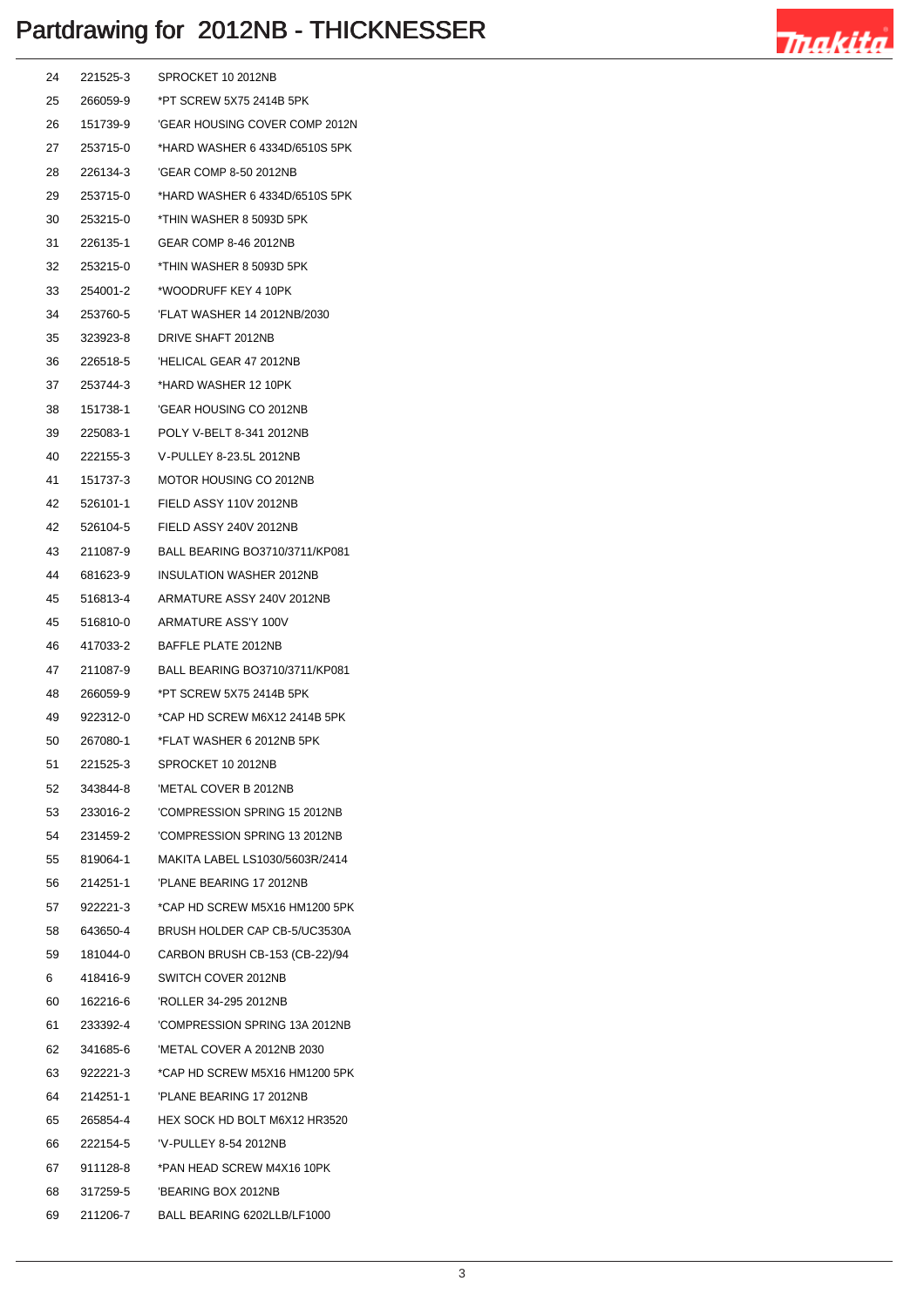

| 7  | 251991-0 | *+TAPPING SCREW M4X12 10PK            |
|----|----------|---------------------------------------|
| 70 | 254204-8 | *KFY 4-14 10PK                        |
| 71 | 323928-8 | 'DRUM 2012NB                          |
| 72 | 211206-7 | BALL BEARING 6202LLB/LF1000           |
| 73 | 962153-2 | <b>RETAINING RING R-35 HP1631/415</b> |
| 74 | 793346-8 | <b>Thicknesser Accessories</b>        |
| 75 | 343682-8 | SET PLATE 2012NB                      |
| 76 | 251609-3 | *HEX HEAD M6X17 10PK                  |
| 77 | 225520-5 | CHAIN 35-46 2012NB                    |
| 78 | 922312-0 | *CAP HD SCREW M6X12 2414B 5PK         |
| 79 | 267080-1 | *FLAT WASHER 6 2012NB 5PK             |
| 8  | 632519-7 | SWITCH UNIT 2012NB                    |
| 80 | 221525-3 | SPROCKET 10 2012NB                    |
| 81 | 922221-3 | *CAP HD SCREW M5X16 HM1200 5PK        |
| 82 | 343844-8 | 'METAL COVER B 2012NB                 |
| 83 | 252426-4 | 'NUT M14 2012NB                       |
| 84 | 214251-1 | 'PLANE BEARING 17 2012NB              |
| 85 | 231459-2 | 'COMPRESSION SPRING 13 2012NB         |
| 86 | 162216-6 | 'ROLLER 34-295 2012NB                 |
| 87 | 233392-4 | 'COMPRESSION SPRING 13A 2012NB        |
| 88 | 214251-1 | 'PLANE BEARING 17 2012NB              |
| 89 | 341685-6 | 'METAL COVER A 2012NB 2030            |
| 90 | 922221-3 | *CAP HD SCREW M5X16 HM1200 5PK        |
|    |          |                                       |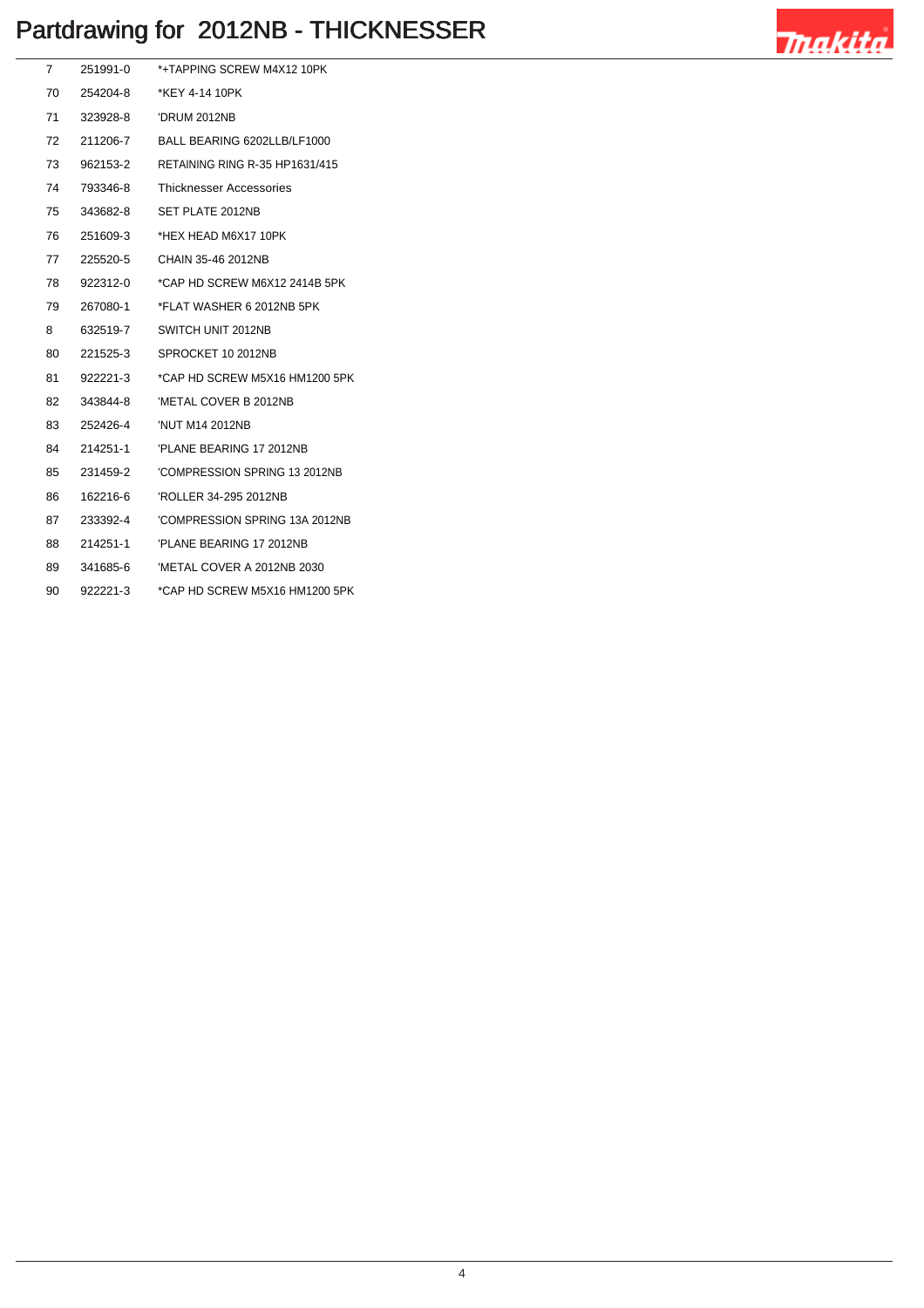# **Trakita**

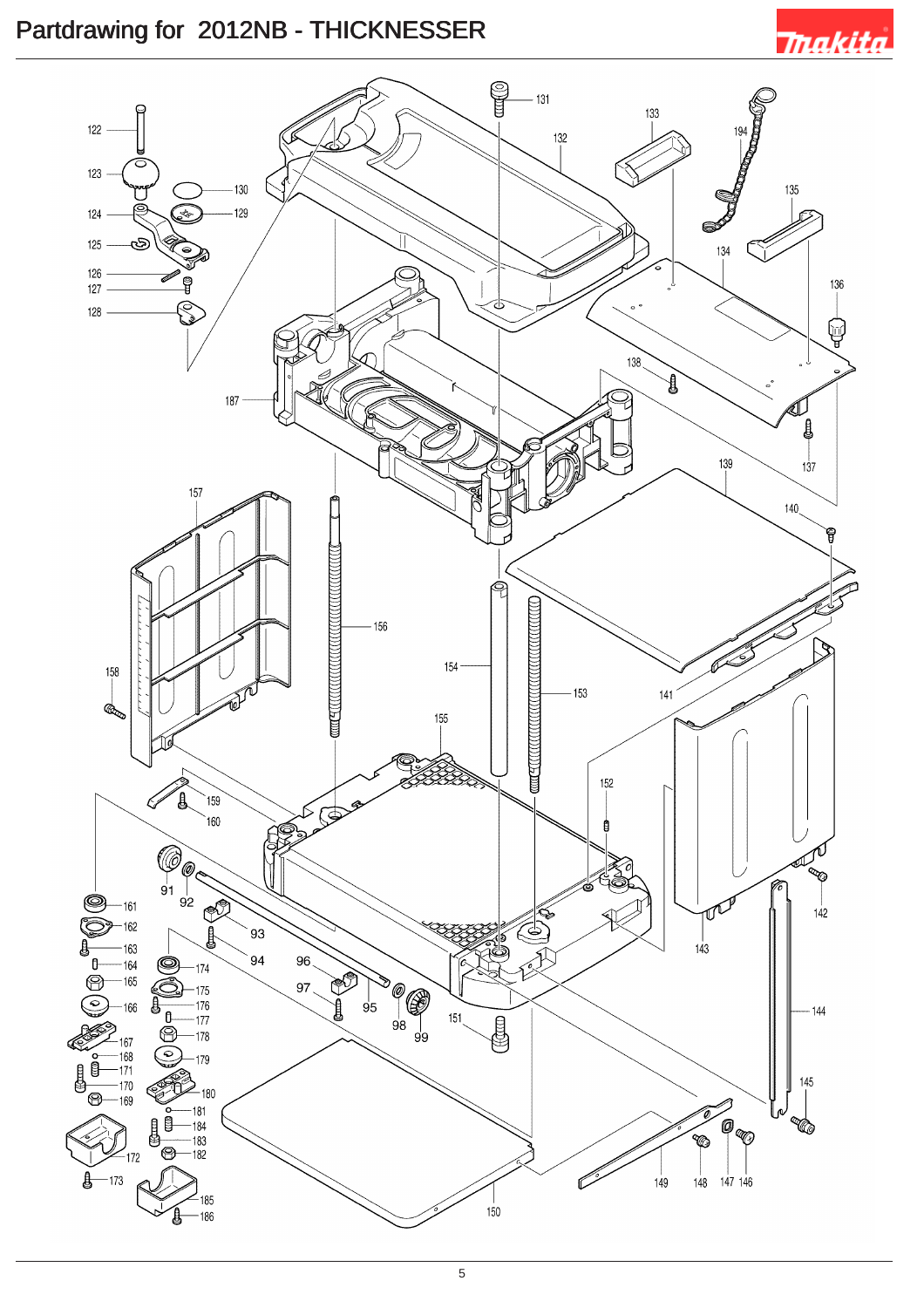

| No. | Part no.     | Name                                        |
|-----|--------------|---------------------------------------------|
|     | 122 256688-6 | <b>PIN 8 2012NB</b>                         |
| 123 | 271296-2     | KNB 45 2012NB                               |
| 124 | 272028-0     | <b>HANDLE 160 2012NB</b>                    |
| 125 | 961012-7     | *EXT E-RING JIS JE-6 10PK                   |
| 126 | 951122-8     | SPRING PIN 4-28 2012NB/UC3530A              |
| 127 | 266086-6     | HEX BOLT M5X16 JR3020/DA4031                |
| 128 | 317760-0     | <b>JOINT 2012NB</b>                         |
|     | 129 417032-4 | GAUGE 2012NB                                |
| 130 | 816358-5     | SCALE LABEL 2012NB                          |
| 131 | 266240-2     | 'HEX BOLT M10x25 2012NB                     |
| 132 | 153779-3     | TOP COVER COMPLETE                          |
|     | 133 417036-6 | 'TOOL BOX HOLDER 2012NB                     |
| 134 | 165379-7     | 'CHIP COVER 2012NB                          |
| 135 | 417036-6     | TOOL BOX HOLDER 2012NB                      |
| 136 | 265716-6     | KNOB SCREW M5X10 3901/2012NB                |
| 137 | 265995-6     | *PT SCREW 4X18 10PK KP0810C                 |
| 138 | 265995-6     | *PT SCREW 4X18 10PK KP0810C                 |
| 139 | 344816-6     | TABLE PLATE 2012NB                          |
| 140 | 266026-4     | *CT SCREW M4X12 LC1230/LS1216               |
| 141 | 344819-0     | 'GUIDE PLATE 2012NB                         |
| 142 | 911128-8     | *PAN HEAD SCREW M4X16 10PK                  |
| 143 | 417040-5     | SIDE COVER 2012NB                           |
| 144 | 344820-5     | 'SIDE BEAM 2012NB                           |
| 145 | 922323-5     | HEX SOCKET BOLT M6X16 2012NB                |
| 146 | 251217-0     | '+BINDING HEAD SCREW M8 2012NB              |
| 147 | 253932-2     | *WAVE WASHER 10 3600B 5PK                   |
| 148 | 911108-4     | *PAN HEAD SCREW M4X8 10PK                   |
| 149 | 344818-2     | ARM 2012NB                                  |
| 150 | 344817-4     | SUB TABLE PLATE 2012NB                      |
|     |              |                                             |
|     | 152 266213-5 | *GRUB SCREW M5X12 5621RD 5PK                |
|     |              | 153 323925-4 'SCREW L 2012NB                |
|     | 154 331562-0 | 'COLUMN 20 2012NB                           |
|     |              |                                             |
|     | 156 323924-6 | 'SCREW R 2012NB                             |
|     |              | 157 151886-6 SIDE COVER COMP 2012NB         |
|     | 158 911128-8 | *PAN HEAD SCREW M4X16 10PK                  |
| 159 | 232195-3     | 'LEAF SPRING 2012NB                         |
|     | 160 266026-4 | *CT SCREW M4X12 LC1230/LS1216               |
|     |              | 161 211088-7 BALL BEARING 6000DDW PC5000/01 |
| 162 |              | 285698-6 BEARING RETAINER 2012NB            |
| 163 | 266026-4     | *CT SCREW M4X12 LC1230/LS1216               |
|     |              | 164 256226-4 PIN 4 6805BV/2012NB            |
|     | 165 252164-8 | 'HEX NUT M10-17 2012NB                      |
|     |              | 166 226791-7 STRAIT BEVEL GEAR 15 2012NB    |
|     | 167 317260-0 | SUPPORTER 2012NB                            |
|     | 168 216011-7 | *STEEL BALL 5.6 10PK                        |
|     | 169 931403-6 | *HEX HALFNUT M8 5PK                         |